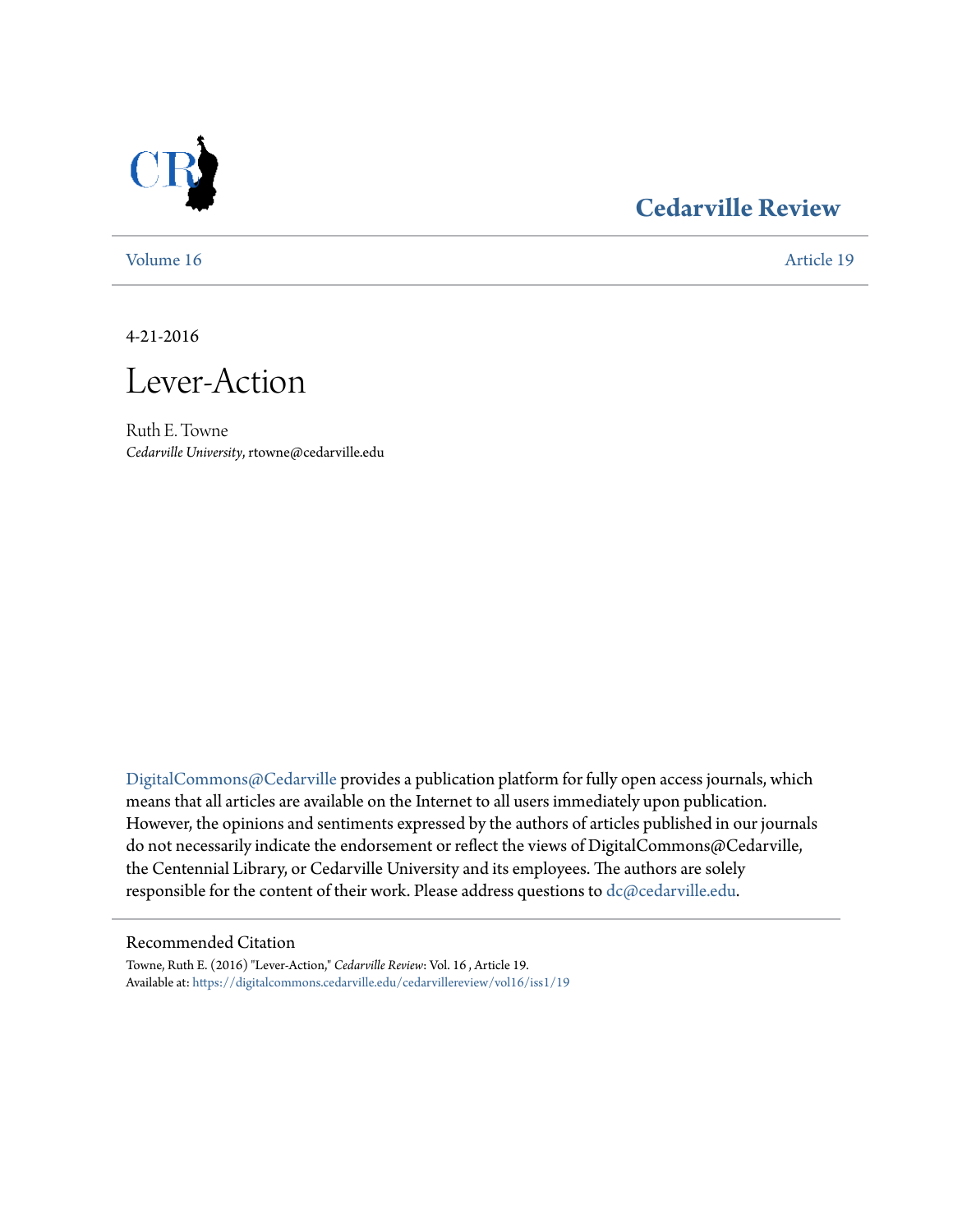# Lever-Action

Browse the contents of [this issue](https://digitalcommons.cedarville.edu/cedarvillereview/vol16/iss1) of *Cedarville Review*.

# **Creative Commons License**

This work is licensed under a [Creative Commons Attribution-Noncommercial-No Derivative Works 4.0](http://creativecommons.org/licenses/by-nc-nd/4.0/) [License.](http://creativecommons.org/licenses/by-nc-nd/4.0/)

#### **About the Contributor (Optional)**

Ruth Towne is an emerging author from Southern Maine. Recently, The Magnolia Review featured her nonfiction piece "Nine Months of Conflict Taught Me How To Say 'No'" and Foliate Oak published three of her poems, "Perkins Cove Port, Ogunquit," "The Red Paint Grave," and "Nor'easter." She spends her spare time helping high school and college students improve their writing, and she also enjoys hiking and running in New England with Gunner, her German Shepherd.

Follow this and additional works at: [https://digitalcommons.cedarville.edu/cedarvillereview](https://digitalcommons.cedarville.edu/cedarvillereview?utm_source=digitalcommons.cedarville.edu%2Fcedarvillereview%2Fvol16%2Fiss1%2F19&utm_medium=PDF&utm_campaign=PDFCoverPages)

Part of the [Nonfiction Commons](http://network.bepress.com/hgg/discipline/1152?utm_source=digitalcommons.cedarville.edu%2Fcedarvillereview%2Fvol16%2Fiss1%2F19&utm_medium=PDF&utm_campaign=PDFCoverPages)